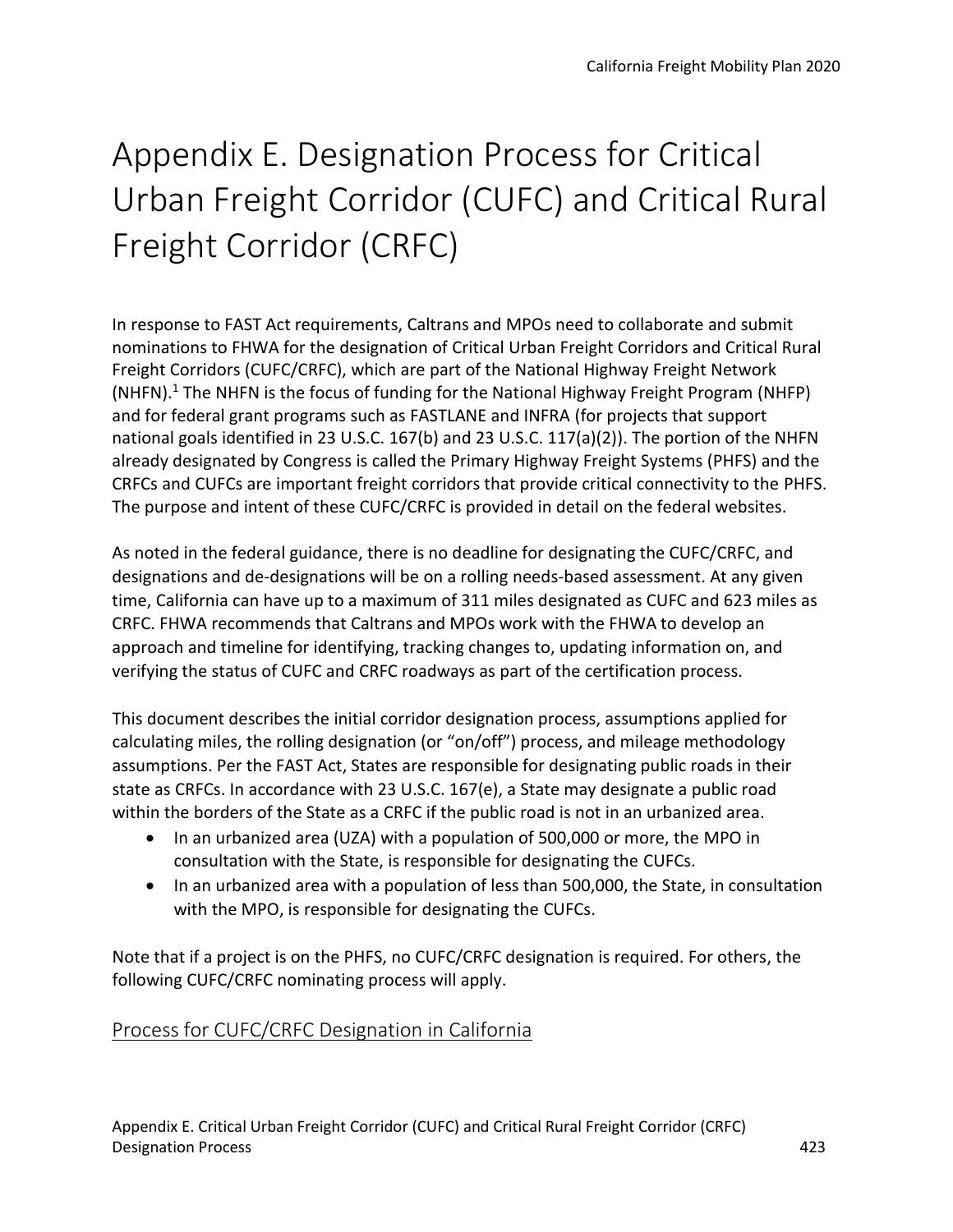To initiate the coordination process, Caltrans reached out to all regional partners in October 2016. First, Caltrans and its partners formed a Technical Working Group (TWG) which met over several months to agree upon a process for the ongoing/rolling designations. The TWG reached a statewide consensus that each MPO be provided a certain "initial target allocation" out of the 311 CUFC miles, with the flexibility of temporarily increasing their target allocation by "trading miles" with donor agencies based on needs. Caltrans facilitated the process. There is no regional "target allocation" for CRFCs and Caltrans will oversee statewide distribution of CRFCs working with all regional agencies. After reviewing several potential options for the target allocations for CUFC, the MPO subcommittee developed a formula based on a 75 percent weight for the urbanized area populations and 25 percent weight on the proportion of PHFS (see **Table E.1**).

| <b>MPO</b>                    | <b>Target Miles</b> |
|-------------------------------|---------------------|
| AMBAG                         | 3.75                |
| <b>BCAG</b>                   | 0.69                |
| <b>FCOG</b>                   | 5.35                |
| <b>KCAG</b>                   | 0.62                |
| <b>KCOG</b>                   | 5.67                |
| <b>MCAG</b>                   | 1.96                |
| <b>MCTC</b>                   | 0.87                |
| MTC                           | 65.07               |
| <b>SACOG</b>                  | 18.18               |
| SANDAG                        | 28.67               |
| <b>SBCAG</b>                  | 2.64                |
| <b>SCAG</b>                   | 160.58              |
| <b>SJCOG</b>                  | 7.76                |
| <b>SLOCOG</b>                 | 1.23                |
| SRTA                          | 1.8                 |
| <b>StanCOG</b>                | 4.24                |
| <b>TCAG</b>                   | 2.69                |
| California                    | 311.77              |
| Total                         |                     |
| Source: California Department |                     |
| of Transportation, 2017       |                     |

#### **Table E.1. CUFC Target Miles and Caltrans Role in Managing the CUFC Target Miles2**

Caltrans Office of Freight Planning will develop a Statewide critical freight corridor inventory (Scoreboard) which will include:

• A publicly available GIS mapping and a database of all critical freight corridor mileage

Appendix E. Critical Urban Freight Corridor (CUFC) and Critical Rural Freight Corridor (CRFC) Designation Process 424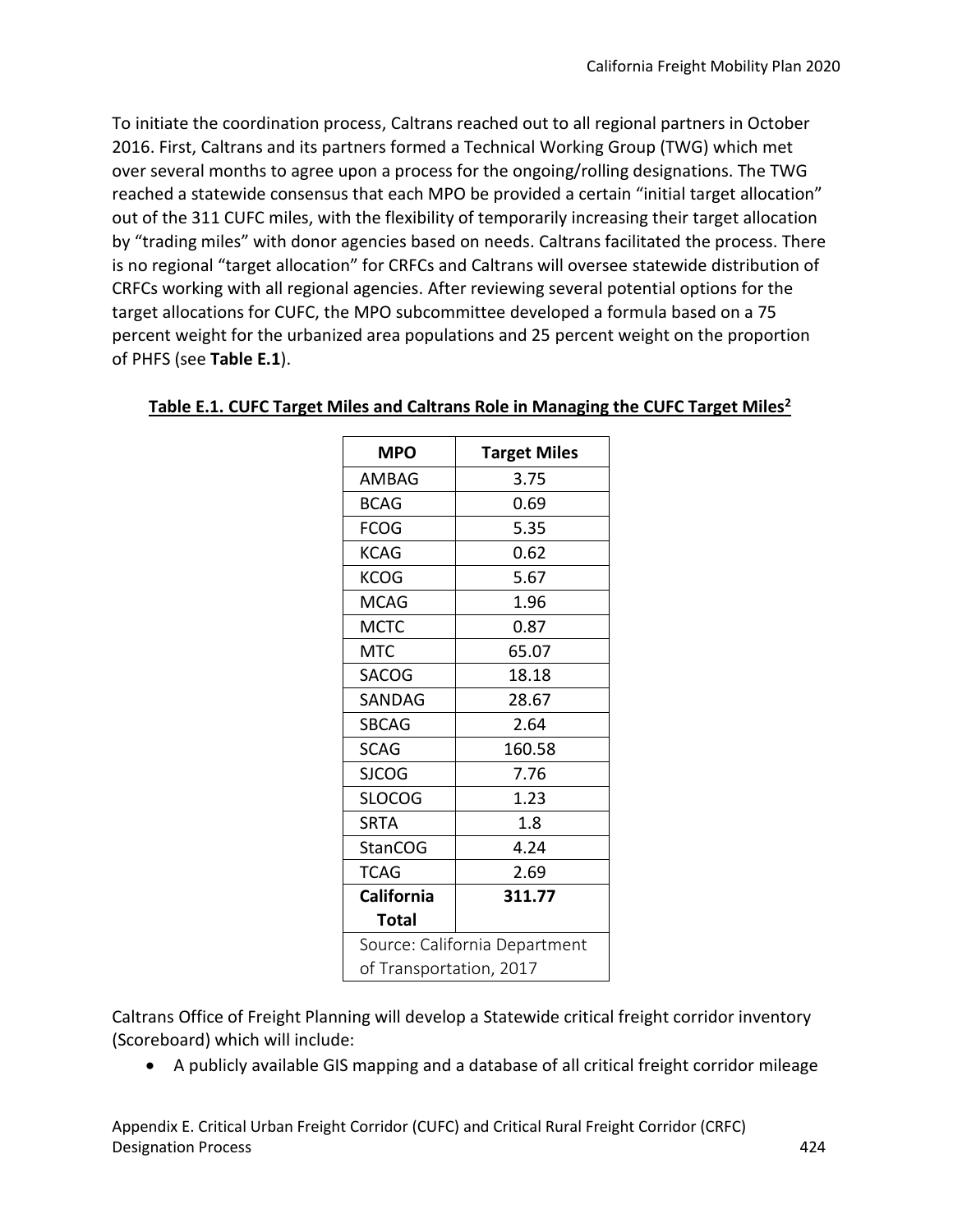• A historical record of designated and de-designated miles will be maintained in GIS

After the initial CUFC designation cycle, the TWG will reconvene every quarter to review the status of the freight network and may also update this guide as needed. The initial CUFC allocation in **Table E.1** is more of a target for the purposes of soliciting CUFC mileage nominations. There will likely need to be a trading process between regions that Caltrans should oversee.

#### **GIS Process**

Refer to this web page for detailed instruction on the GIS process: [http://www.dot.ca.gov/hq/tpp/offices/ogm/gisdata.html](https://www.transportation.gov/buildamerica/infragrants)

#### **CUFC "ON" Process**

The MPOs identify needed CUFC miles based upon available target miles for each region and the need to apply those miles to a project for funding allocation or INFRA grant eligibility. The MPOs assign miles to a project when the CTC approves a project and obligates funds; the MPOs advise Caltrans of this and request concurrence.

Upon receipt of a concurrence letter (within 15 days of request), MPOs submit nominations directly to FHWA for urbanized areas (UZAs) with a population of 500,000 or more within MPO boundaries. For UZAs with population under 500,000, MPOs submit nominations to Caltrans for official submittal to FHWA. Caltrans adjusts CUFC target miles on the scoreboard.

NOTE: Although large MPOs are technically only responsible for designating miles within the UZAs with population of 500,000 or more, they will nominate ALL urban miles within MPO boundaries, and seek concurrence from Caltrans. Caltrans will provide concurrence based on statewide and interregional plans and policies, for both CUFC and CRFC nominations.

#### **CUFC "OFF" Process**

When project funding has been obligated (funds transferred), the MPOs can then dedesignate those miles from its respective CUFC target allocation for the region. Caltrans adjusts the CUFC scoreboard accordingly.

#### **CUFC "Swap" Process**

When a loan of CUFC miles is negotiated from one region to another, Caltrans shall approve of the swap and indicate this swap on the publicly posted CUFC scoreboard. An official letter requesting the swap will be submitted to Caltrans, followed by an official response from Caltrans.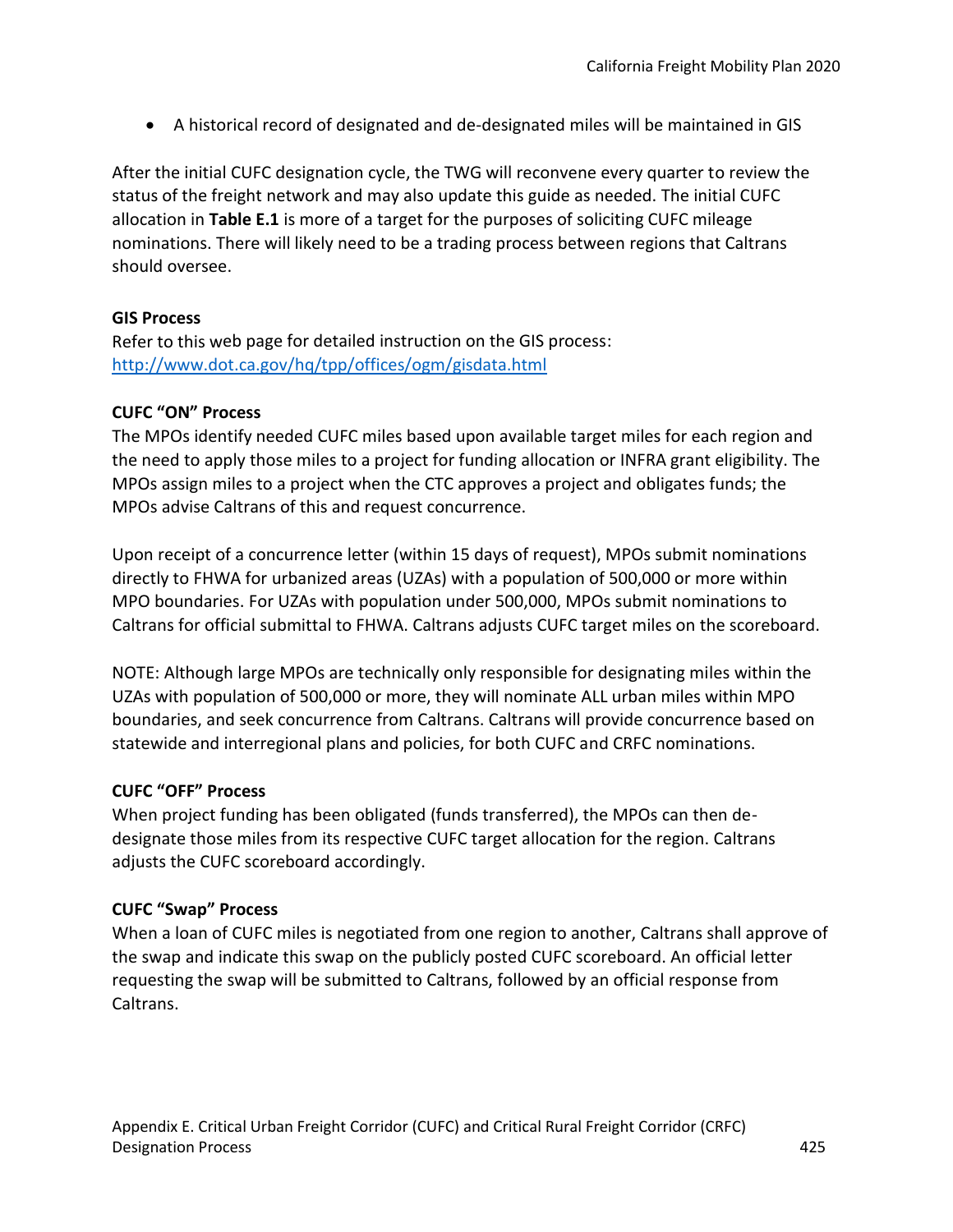# **CRFC Process**

Statewide, the 623 CRFC miles will be managed by Caltrans as part of the assignment process. The "need" for CRFC designations, based on an initial call for shovel-ready projects, is estimated to be much less than the miles allocated to California. Therefore, Caltrans has proposed a list of criteria to prioritize corridors (if CRFC mileage needs are more than the federally allocated 623 miles).

# **CRFC Assignment**

The large MPOs and the smaller MPOs similarly submit their CRFC requests to Caltrans. Caltrans then submits requests to FHWA California Division Office. Caltrans maintains a CRFC scoreboard similar to the CUFC Scoreboard

# Mileage Methodology and Assumptions

# **Interchanges**

If one of the interchange roads is on the PHFS, no additional miles are required for this interchange project*.* This includes reconfiguring ramps, widening an overcrossing, signalizing ramps, and/or adding connections to reduce weaving which will improve operations for the mainline, particularly if congestion on the ramps/non-PHFS crossing causes queues to extend onto the PHFS. This is consistent with clarification that FHWA provided at the April 3, 2017 meeting of the TWG.

If neither of the roads is on the PHFS, the project sponsor should measure the distance on the mainline segment that corresponds to the largest project "footprint." For example, if the interchange project includes adding a new lane on one of the highways in addition to ramp modifications, the CUFC/CRFC would correspond to the distance of the widening component of the project. Per the logic for an interchange on the PHFS, only one of the intersecting roads needs to be designated as a CUFC/CRFC.

- If an interchange project includes significant mainline widening, the portion of the widening beyond the extent of the interchange would need to be designated as a CRFC/CUFC.
- If the interchange is on the PHFS, then the interchange would be exempt, and mileage would only be assigned to the widening portion of the project beyond the interchange extents on a non-PHFS route.

#### **New Roadway Alignment Projects**

Projects that would construct new alignments should use the mileage of the new alignment for designating a CUFC/CRFC. If the new alignment is planned to replace a route currently designated as part of the PHFS, no mileage is needed to be assigned to this project.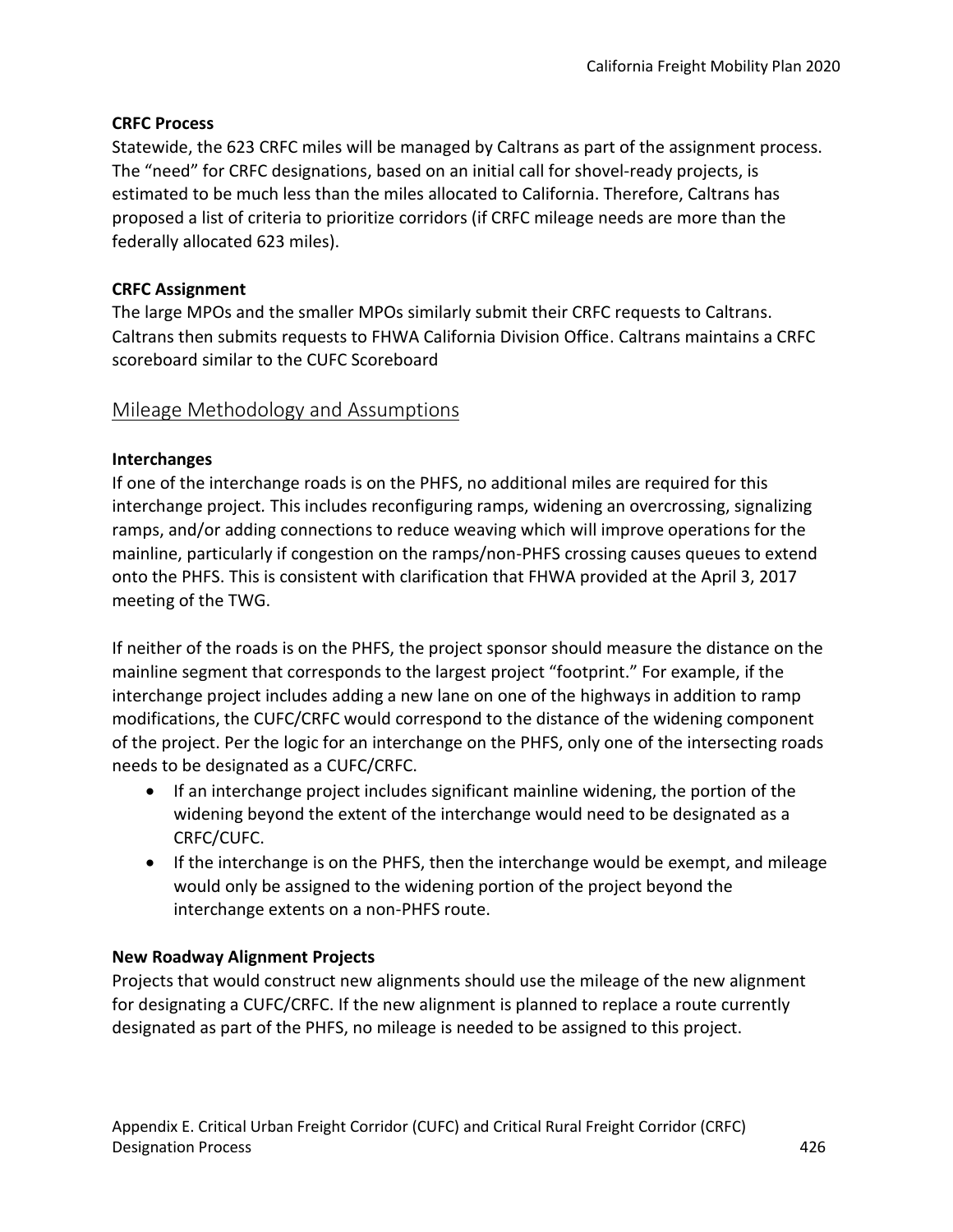# **Roadway Projects Crossing Urban/Rural Boundaries**

The urban portion of the project would be assigned CUFC and the rural portion of the project would be assigned CRFC mileage.

#### **Port Projects**

Statewide, port projects (seaport, airport, land port) cannot amount to more than 10% of the State's entire FAST Act Formula funds. No CUFC miles should be assigned.

# **ITS Projects/Non-Traditional Projects/Emission Reduction Projects**

Intangible operational improvements such as ITS projects, incentives for near-zero emission technology or upgrading truck scales do not require CUFC/CRFC miles.

# **Grade Crossing Improvements**

Grade crossing improvements like safety measures associated with implementing rail quiet zones and multimodal infrastructure at rail crossings are not roadway projects. No CUFC/CRFC miles should be assigned.

# **Grade Separation Projects**

If the project would separate rail from a roadway that is already the PHFS, no CUFC/CRFC miles should be assigned. This is consistent with clarification that FHWA provided at the April 3, 2017 meeting of the TWG. If the project would separate rail from a roadway off the PHFS, the non-PHFS roadway would need to be designated as CUFC/CRFC and mileage should be measured along the length of the project footprint. In both cases, rail grade separation needs no CUFC/CRFC.